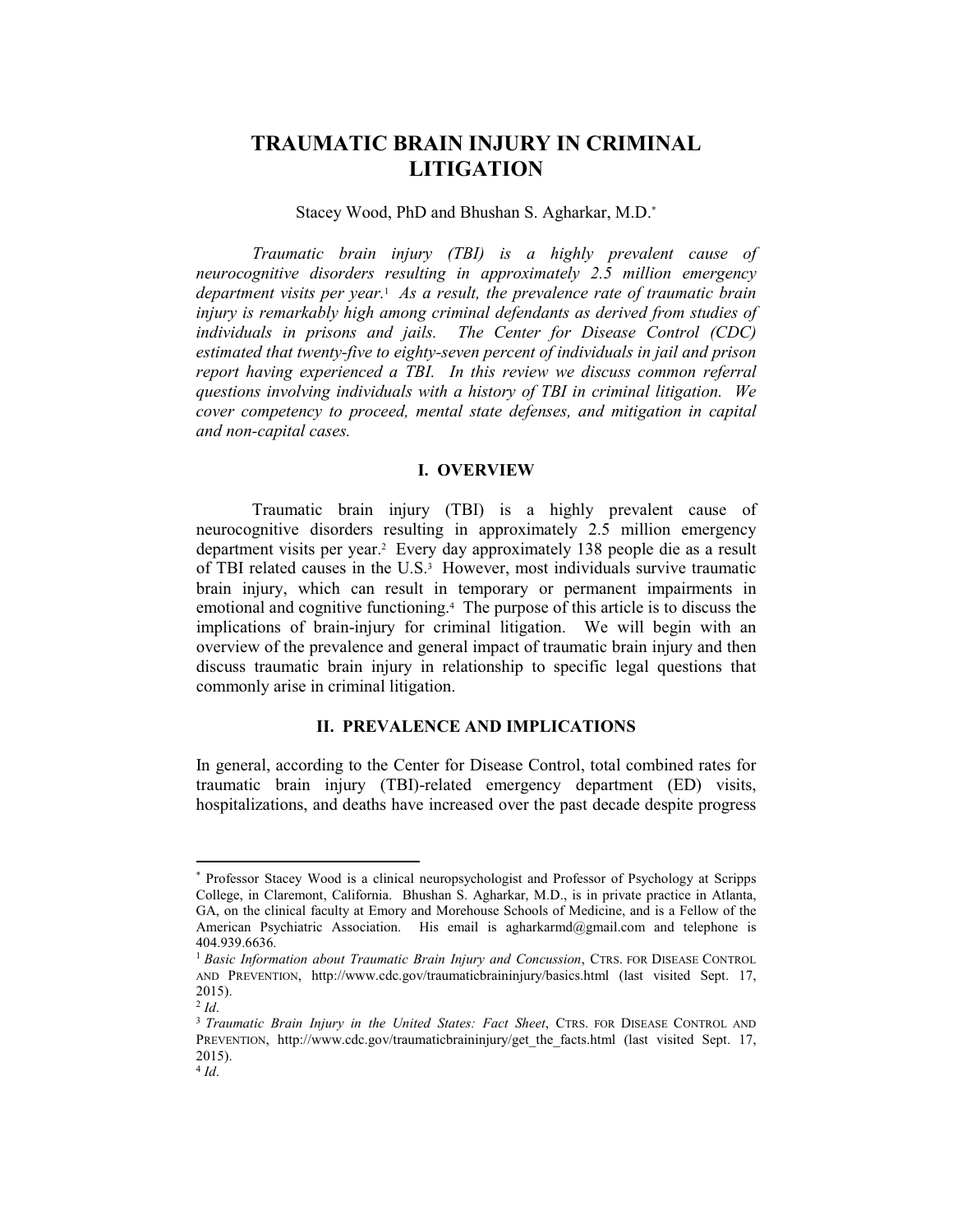in safety equipment.<sup>5</sup> Total combined rates of TBI-related hospitalizations, ED visits, and deaths also climbed but more slowly "from a rate of 521.0 per 100,000 in 2001 to [a rate of] 823.7 per 100,000 in 2010." According to the CDC,

Total combined rates of TBI-related hospitalizations, ED visits, and deaths are driven in large part by the relatively high number of TBIrelated ED visits. In comparison to ED visits, the overall rates of TBIrelated hospitalizations remained relatively stable changing from 82.7 per 100,000 in 2001 to 91.7 per 100,000 in 2010. TBI-related deaths also decreased slightly over time from 18.5 per 100,000 in 2001 to 17.1 per 100,000 in 2010.7

Taken together, this suggests that there has been an increase in emergency department visits overall, and this increase appears to be driven among cases of mild traumatic brain injury and concussion. Across age groups, men remain more likely to suffer from TBIs although the increase in ED visits has occurred in both men and women.<sup>8</sup>

The injury mechanisms (external causes of injury) associated with TBIrelated ED visits also vary by age group. For example, falls are the primary mechanisms of TBI-related ED visits in the youngest (zero to four years) and oldest (sixty-five years and older) age groups, accounting for 72.8% and 81.8% of TBI-related ED visits, respectively. Injuries caused by being struck by/against an object  $(34.9\%)$  and falls  $(35.1\%)$  account for the majority of injury in youth five to fourteen years of age with respect to TBI-related ED visits.<sup>10</sup> For persons in age groups fifteen to twenty-four years and twenty-five to forty-four years, the proportions of TBI-related ED visits due to assaults, falls, and motor vehicle traffic events are nearly equal within and across both age groups.<sup>11</sup> In this group of individuals, traumatic brain injury is most likely to result from motor vehicle effects, assaults, and falls.<sup>12</sup> Of course, criminal defendants may also have a history of TBI from childhood that predates the instant offense.

The prevalence rate of traumatic brain injury is remarkably high among criminal defendants as derived from studies of individuals in prisons and jails. The CDC estimated that twenty-five to eighty-seven percent of individuals in jail

<sup>&</sup>lt;sup>5</sup> See id.

 $6$  Rates of TBI-related Emergency Department Visits, Hospitalizations, and Deaths – United States, 2001-2010, CTRS. FOR DISEASE CONTROL, http://www.cdc.gov/traumaticbraininjury/data/rates.html (last visited Oct. 12, 2015).

 $^7$  Id.

<sup>&</sup>lt;sup>8</sup> See Traumatic Brain Injury in the United States: Fact Sheet, supra note 3.

 $9$  See Percent Distributions of TBI-related Hospitalizations by Age Group and Injury Mechanism -United States. 2006-2010, **FOR DISEASE** CONTROL. CTRS. http://www.cdc.gov/traumaticbraininjury/data/dist\_hosp.html (last visited Sept. 17, 2015).  $10$  See id.

 $11$  See id.

<sup>&</sup>lt;sup>12</sup> See Traumatic Brain Injury in the United States: Fact Sheet, supra note 3; see also Percent Distributions of TBI-related Hospitalizations by Age Group and Injury Mechanism, supra note 9.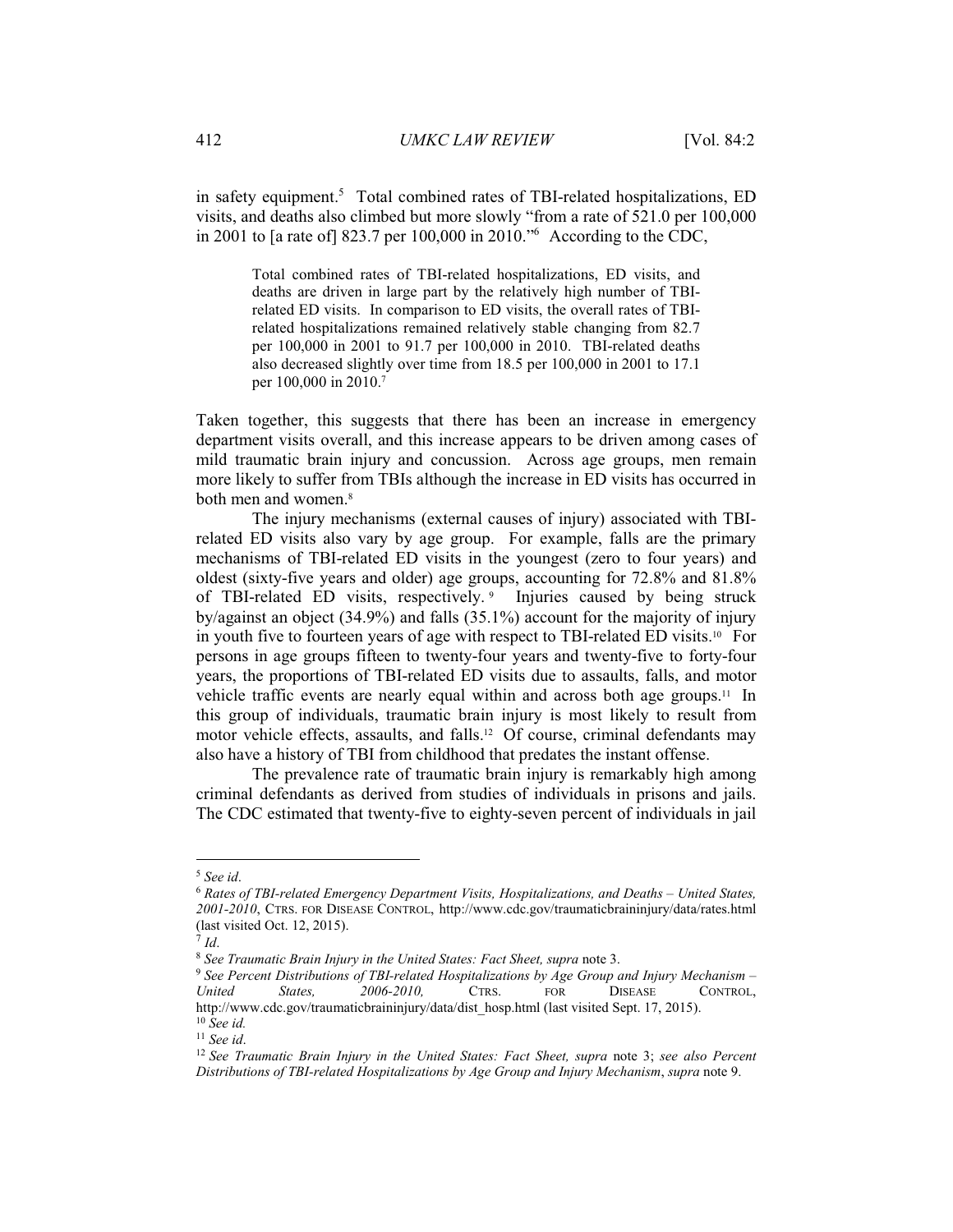and prison state they have experienced a TBI.<sup>13</sup> Prisoners who have sustained a TBI are more likely to have abused substances in the past year and to self-report mental health symptoms in higher rates than individuals without a TBI history.<sup>14</sup> Prisoners who have a history of TBI are also more likely to have been homeless in the past year.<sup>15</sup> Once in jail or following release, prisoners with a history of traumatic brain injury are at greater risk to reoffend.<sup>16</sup> As a result of this research, a report was drafted by the Commission on Safety and Abuse in America's prisons that strongly recommended increased screening, evaluations, and treatment for TBI in the offender population.<sup>17</sup>

In summary, the research indicates that criminal defendants are at a very high risk for traumatic brain injuries that pre-date the instant offense and more likely than the general population to sustain traumatic brain injuries.<sup>18</sup> These injuries result in increased co-morbidity of cognitive symptoms and mental health symptoms that result in increased risks of homelessness and substance abuse.<sup>19</sup> Once in prison, these prisoners may display behaviors that are interpreted as defiance or disciplinary problems but are a direct result of the cognitive and emotional impairments secondary to traumatic brain injury.<sup>20</sup> For example, deficits in attention may make it difficult for prisoners to focus or directly respond to a correctional officer. Deficits in memory can make it difficult to understand or remember rules, especially if there are changes. Deficits in impulse control, sexual disinhibition, and irritability may lead to increased incidents with other inmates.<sup>21</sup> Once released from prison, these individuals are at higher risk for additional head injuries and to reoffend.<sup>22</sup>

# **III. COGNITIVE AND BEHAVIORAL IMPACT OF TRAUMATIC BRAIN-INJURY**

TBI ranges in severity from mild, moderate, or to severe. Associated symptoms also vary dramatically depending upon the severity of the injury, the

<sup>&</sup>lt;sup>13</sup> Traumatic Brain Injury in Prisons and Jails: An Unrecognized Problem, CTRS. FOR DISEASE CONTROL 1, available at http://www.cdc.gov/traumaticbraininjury/pdf/Prisoner TBI Prof-a.pdf (last visited Sept. 17, 2015). See also Peter W. Schofield et al., *Traumatic Brain Injury Among Australian Prisoners: Rates, Recurrences, and Sequelae*, 5 BRAIN INJURY 20, 499-506 (2006); Robert F. Morell et al., *Traumatic Brain Injury in Prisoners*, 27 JOURNAL OF OFFENDER REHABILITATION 3-4, 1-8 (1998).

<sup>&</sup>lt;sup>14</sup> See Traumatic Brain Injury in Prisons and Jails: An Unrecognized Problem, supra note 13, at 2.  $^{15}$  *Id.* 

*Id.*

<sup>&</sup>lt;sup>17</sup> See generally John J. Gibbons and Nicholas de B. Katzenbach, *Confronting Confinement* COMM'N ON SAFETY AND ABUSE IN AMERICA'S PRISONS 14, available at http://www.vera.org/sites/default/files/resources/downloads/Confronting Confinement.pdf (recommending proper screening for prisoners suffering from a mental illness).

<sup>&</sup>lt;sup>18</sup> Traumatic Brain Injuries in Prison and Jails: An Unrecognized Problem, supra note 13, at 1.  $^{19}$  *Id.* at 1-2.

 $^{20}$  *Id.* at 2.

*Id.*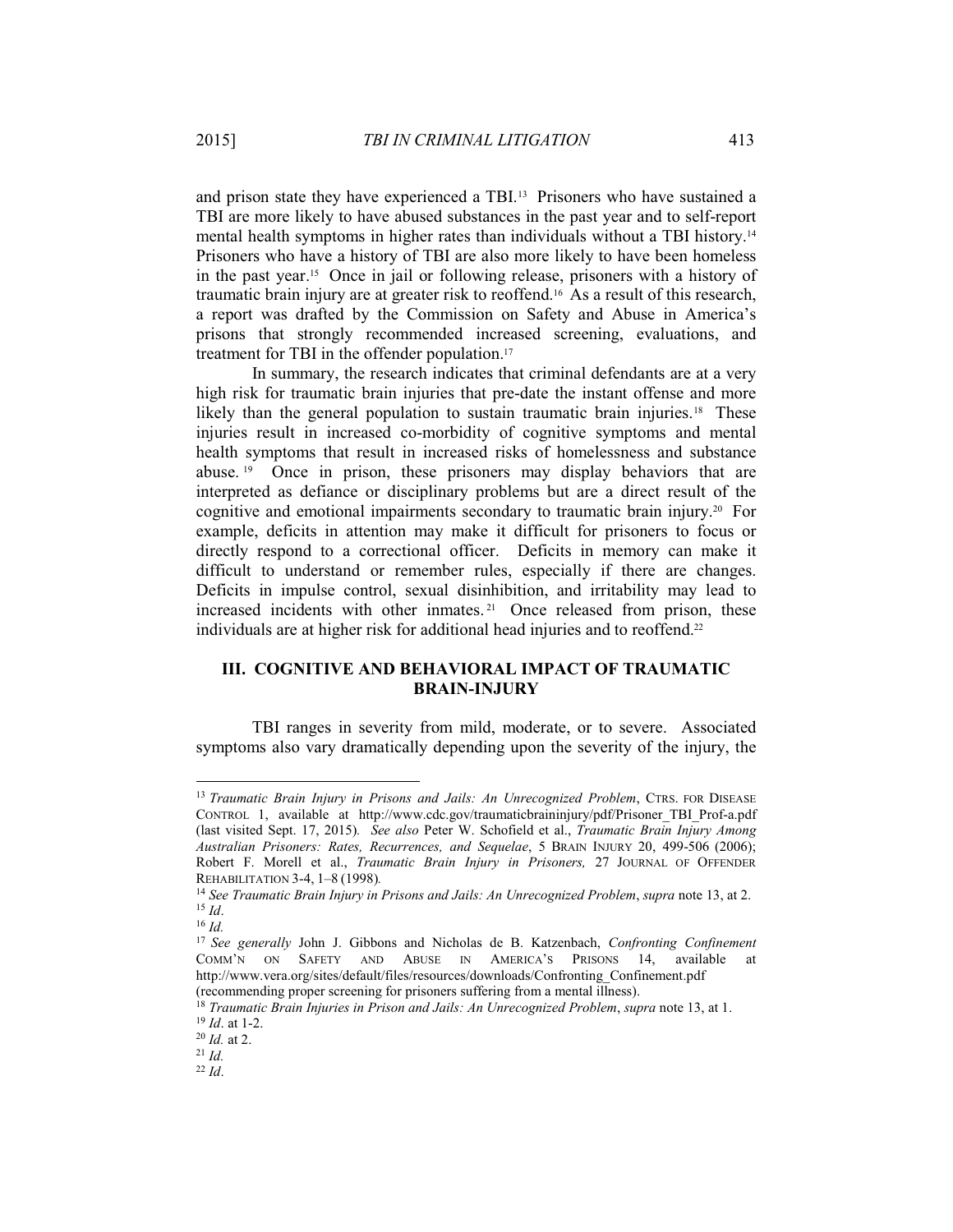etiology, and the time since the injury. Mild TBI has been defined by the American Congress of Rehabilitation Medicine by the following criteria:

> A patient with mild traumatic brain injury who has had a traumatically induced physiological disruption of brain function, as manifested by at least one or more of the following:  $(1)$  any period of loss of consciousness; (2) any loss of memory for events immediately before or after the accident; (3) any alteration in mental state at the time of the accident ([e.g.] feeling dazed, disoriented, or confused); and (4) focal neurological deficit(s) that may or may not be transient; but where the severity of the injury does not exceed the following: [1] loss of consciousness of approximately [thirty] minutes or less; [2] after [thirty] minutes, an initial  $[GCS]$  of [thirteen to fifteen]; and  $[3]$ posttraumatic amnesia (PTA) not greater than [twenty-four] hours.<sup>23</sup>

There is nothing truly "mild" about mild TBI. Common symptoms include fatigue, headaches, visual disturbances, memory loss, poor attention/concentration, sleep disturbances, dizziness/loss of balance, irritability/emotional disturbances, feeling of depression, and seizures.  $24$ Symptoms persist up to one year in about fifteen percent of individuals.<sup>25</sup> Also, there can be cumulative effects of even relatively minor blows to the head with symptoms increasing in severity and persistence with each additional injury.<sup>26</sup> An extreme version of this effect, Chronic Traumatic Encephalopathy, results in wide ranging effects on personality, cognition, and motor functioning.<sup>27</sup>

Moderate and severe TBIs are characterized by longer periods of loss of consciousness and worse cognitive and functional outcomes.<sup>28</sup> The Glasgow Scale is a fifteen-item scale that assesses basic motor responses, verbal responses, and eye opening.<sup>29</sup> Typically an injury is characterized as mild if the initial Glasgow Coma Scale (GCS) score is in the thirteen to fifteen range, moderate if the score is in the nine to twelve range, and severe if the initial score

<sup>&</sup>lt;sup>23</sup> Definition of Mild Traumatic Brain Injury, INT'L CONG. PROMOTING REHABILITATION SCI. & PRACTICE (ACRM), available at https://www.acrm.org/wp-

content/uploads/pdf/TBIDef English 10-10.pdf (last visited Oct. 12, 2015).

 $\frac{24}{25}$  *Id. Mild TBI Symptoms*, TRAUMATIC BRAIN INJURY.COM, http://www.traumaticbraininjury.com/symptoms-of-tbi/mild-tbi-symptoms/ (last visited Oct. 12,  $2015$ ).

<sup>&</sup>lt;sup>26</sup> See What are the Potential Effects of TBI?, CTRS. FOR DISEASE CONTROL, http://www.cdc.gov/TraumaticBrainInjury/outcomes.html (last visited Oct. 12, 2015).

<sup>&</sup>lt;sup>27</sup> See Complications of Concussion, Chronic Traumatic Encephalopathy (CTE), CTRS. FOR  $\blacksquare$ DISEASE CONTROL,

http://www.cdc.gov/concussion/HeadsUp/clinicians/resource center/complications of concussion. html#five (last visited Oct. 12, 2015).

*See Glasgow Coma Scale*, TRAUMATIC BRAIN INJURY.COM, http://www.traumaticbraininjury.com/symptoms-of-tbi/glasgow-coma-scale/ (last visited Sept. 22,  $2015$ ).  *Id.*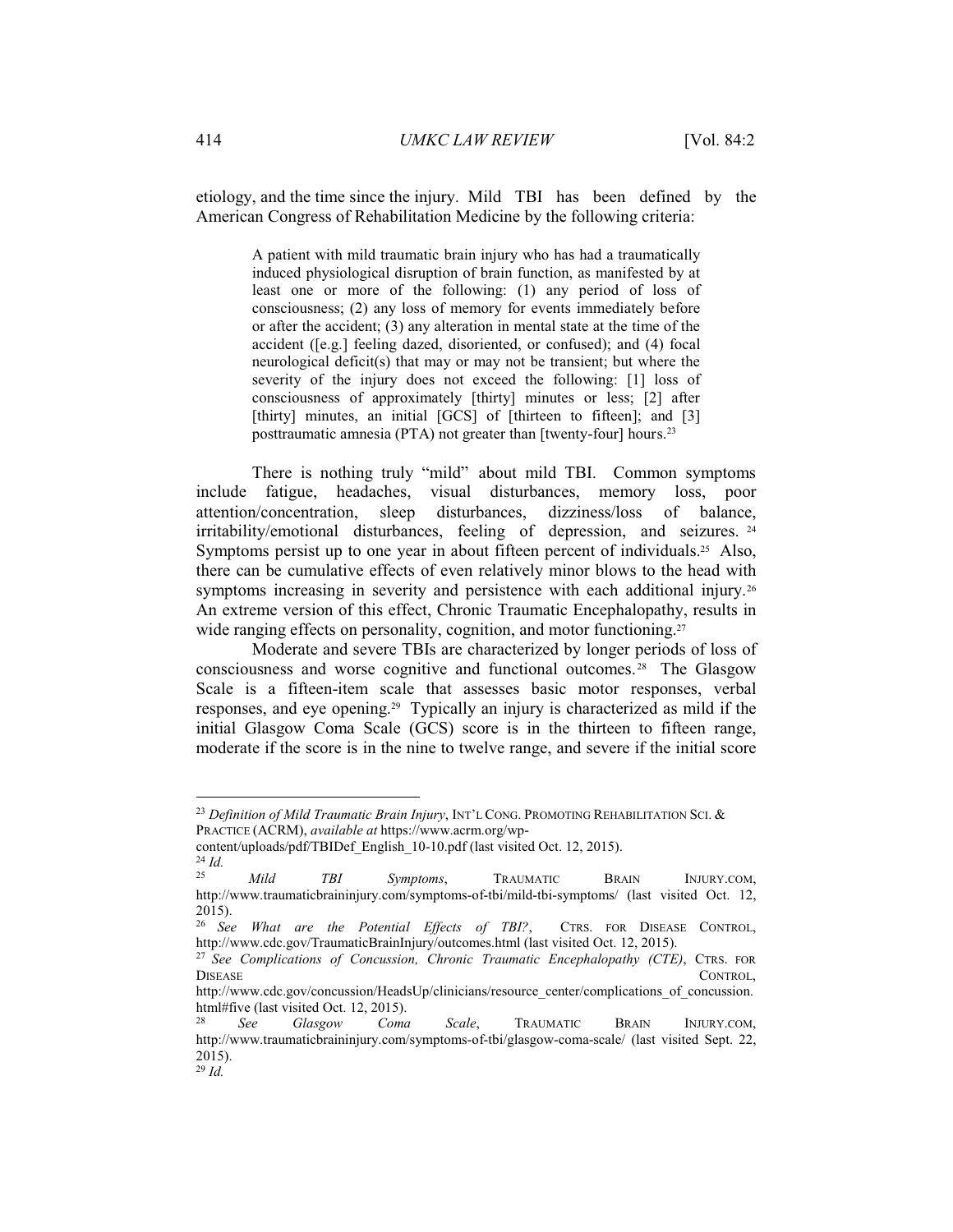in less than nine.<sup>30</sup> Loss of consciousness for periods less than thirty minutes is characterized as mild, thirty minutes to less than a day as moderate, and greater than twenty-four hours indicates a severe injury.<sup>31</sup> These initial injury severity characteristics assist with predicting functional and cognitive outcomes. Although the GCS does not provide much detailed information, it is relatively readily available if a client received medical treatment following a TBI. In general, the worse the initial injury severity, the more sustained the cognitive impairment.

Clients that have suffered a moderate to severe brain injury often will also have a sustained period of confusion surrounding the time of the accident that can continue for weeks. This period of confusion is called post-traumatic amnesia. Individuals with a moderate to severe brain injury may also demonstrate retrograde amnesia which impairs their ability to recall "old" personal memories that predate the accident and anterograde amnesia which impairs their ability to learn new information after the injury.

While TBIs can vary in their impact on cognitive and emotional symptoms, there are some common profiles. Individuals with a history of TBI are more likely to demonstrate impairment on measures of attention, processing speed, working memory, episodic memory, and tasks of executive functioning.<sup>32</sup> These individuals are also more likely to show disinhibition, apathy, poor judgment, and limited insight into their disorder.<sup>33</sup>

The neuropsychiatric sequelae from TBI cannot be overemphasized. Mood disorders, most commonly, major depression, are often seen in persons with brain injury.<sup>34</sup> The prevalence rates have been estimated to range from  $15.6$ percent to sixty-one percent.<sup>35</sup> Although mood disorders can occur with damage to either hemisphere of the brain, mania has been most often associated with right-sided frontal lobe damage, and depression can result from left-sided frontal lobe lesions. Psychosis, OCD, anxiety, PTSD, and personality changes are wellknown sequelae of TBI.<sup>36</sup> This underscores the importance of competent, comprehensive neuropsychiatric assessment in defendants with suspected brain injury as neurologic etiologies are often overlooked by mental health professionals who focus solely on overt psychological symptoms.

 $\frac{30}{31}$ *Id.* 

*What are the Effects of TBI?*, TRAUMATIC BRAIN INJURY.COM, http://www.traumaticbraininjury.com/understanding-tbi/what-are-the-effects-of-tbi/ (last visited Sept. 22, 2015).

 $\frac{32}{Id}$ .

<sup>33</sup> Harold V. Hall, Criminal-Forensic Neuropsychology of Disorders of Executive Functions, in DISORDERS OF EXECUTIVE FUNCTIONS: CIVIL AND CRIMINAL LAW APPLICATIONS 63 (Harold V. Hall & Robert J. Sbordone eds., 1993).

<sup>&</sup>lt;sup>34</sup> Edward Kim et al., *Neuropsychiatric Complications of Traumatic Brain Injury: A Critical Review of the Literature*, 19 J. Neuropsychiatry & Clinical Neurosciences 2, 114 (2007).  $^{35}$  *Id.* 

<sup>&</sup>lt;sup>36</sup> *Id*. at 107.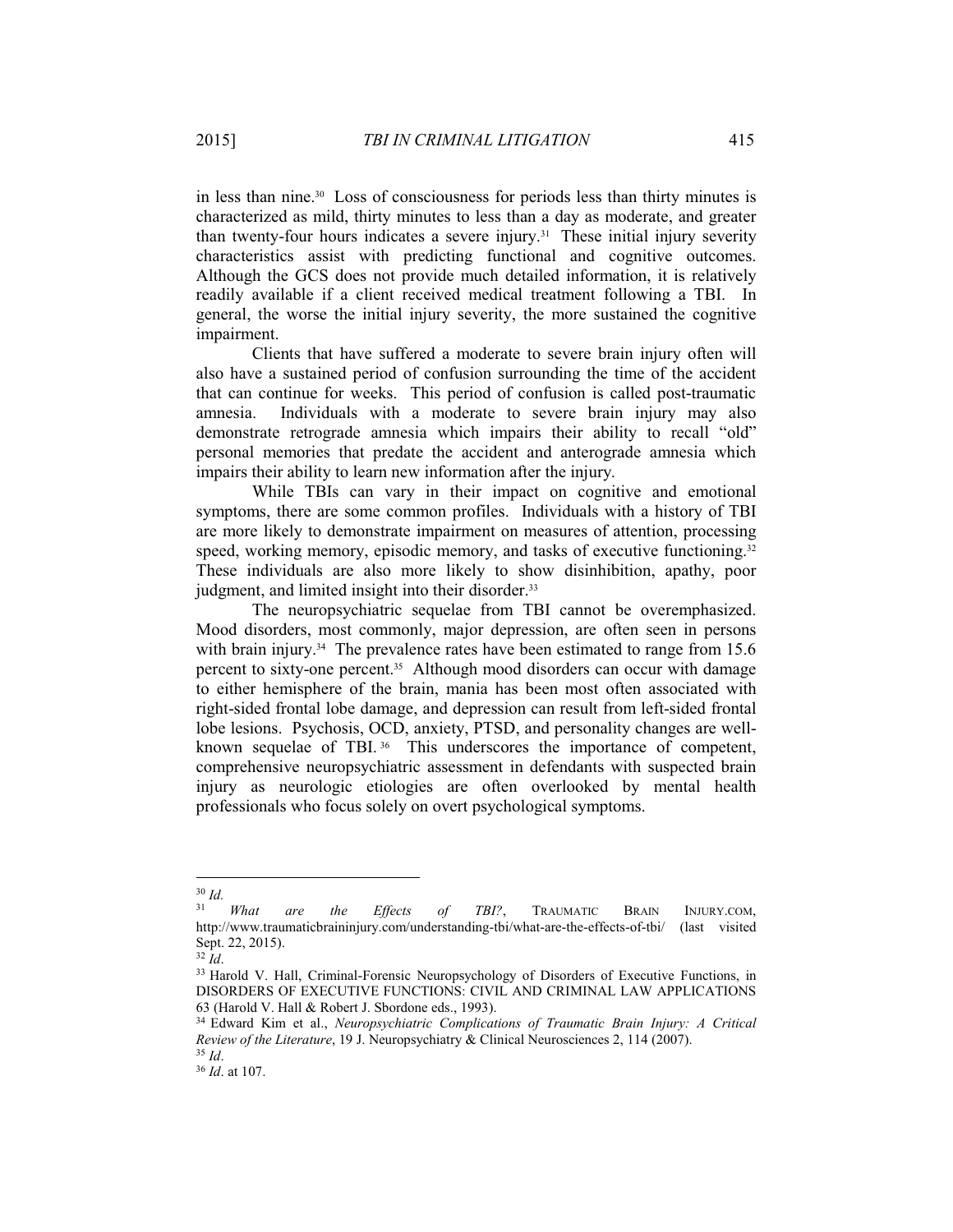## IV. TBI AND CRIMINAL LITIGATION: COMPETENCY TO STAND **TRIAL**

TBI can impact competency to proceed both by limiting a defendant's factual understanding of a case, and by potentially impacting his or her ability to Cognitive symptoms such as an inability to learn new assist counsel. information, slowed information processing, and retrograde amnesia (for events in the past), can impact a defendant both pretrial and in court.

The following hypothetical case illustrates some of the factors that may be important in considering an individual's competency to proceed to trial:

In November 2014, Mr. Smith had a motorcycle accident that resulted in a severe head-injury with loss of consciousness for about three weeks and an initial GCS of 5. He is accused of an assault that occurred in October 2014. Mr. Smith claims to have no recollection of the events in question. At issue currently is his ability to proceed, his motivation, and the possibility to recovery.

Mr. Smith demonstrated significant post-traumatic amnesia. His right eye was damaged resulting in loss of vision. Overall, while he has demonstrated significant recovery based on a review of his medical records, certain deficits persist in the areas of memory (retrograde and anterograde amnesia) and executive functioning that are consistent with these injuries and are likely to be relatively permanent. Mr. Smith was able to understand and produce language. He was able to attend to conversations.

In terms of memory, a significant head trauma can impact new learning (anterograde amnesia) and past learning (retrograde amnesia). Mr. Smith has difficulties learning new information. His performance in comparison to age matched norms on delayed memory tests (over twenty minutes) was at about the first percentile. However, he was able to learn some limited information and retain it, especially with repetition.

Mr. Smith's retrograde amnesia is significant. He reported that he was able to recall information from earlier in life, but that the past five years were "fuzzy". This description of a time gradient (older memories are more resilient than recent memories) is consistent with the literature on retrograde amnesia and head injury. Although he may recover some of these memories, the period of time just prior to the injury is the least likely to return. Mr. Smith is able to understand the current proceeding, but he has mixed findings regarding his ability to cooperate in a rational manner.

Mr. Smith's case poses a difficult challenge. Although it is the case that individuals may claim amnesia for the events in question rather than to claim, for example, intoxication, these individuals may be supplied with the facts of the case and retain them and as such are typically found to be competent to stand trial.

Mr. Smith has a history of significant head-injury that impairs not only his ability to recall information from the past (retrograde amnesia) but also to learn new information (anterograde amnesia). His ability to retain information over time was poor in comparison to age matched peers (first percentile). In his case, it will be much more difficult to compensate for his memory impairment.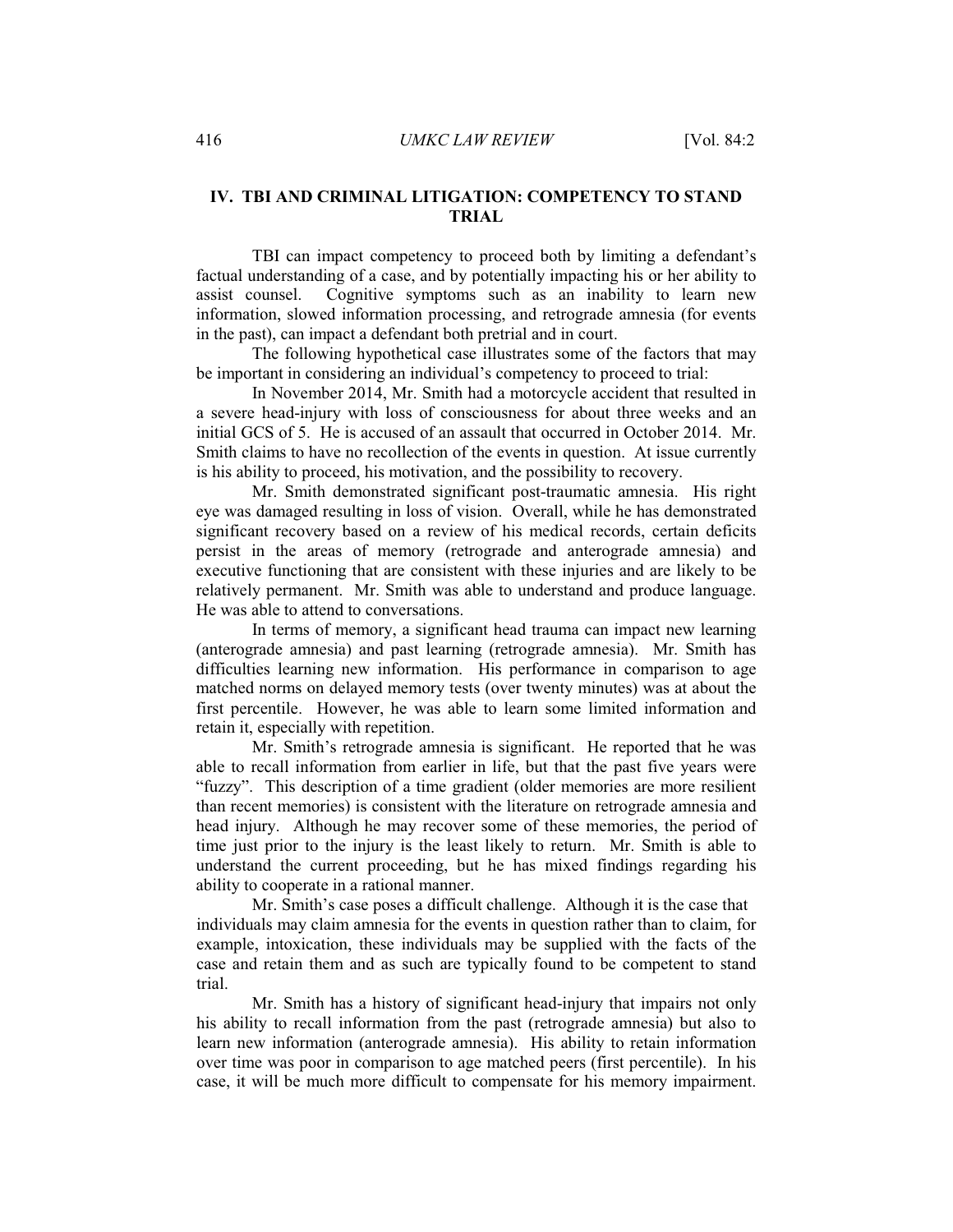Further, as it has been over a year since the injury, these deficits are likely to be essentially permanent. However, having said that, he was not completely amnestic and is able to learn and retain some limited information. His ability to assist counsel will therefore be limited in that he will not be able to provide a narrative of the events in question, nor will he be able to learn new information. This may be somewhat improved if information is repeated, and notes and transcripts are available to him.

#### **V. TBI AND MENTAL STATE DEFENSES**

Because TBI can result in confusion and other serious symptoms at the time of the brain-injury it is possible to have questions related to the impact of the brain injury at the time of the events in question. Given that common etiologies include car accidents, assaults, falls, and fights in the eighteen to thirty-year-old demographic, it is quite possible an individual's mental state may be impacted by an injury. Alternatively, an individual may have a past history of a TBI that continues to impair their judgment and reasoning and may be relevant to mental state defenses. Head injuries often produce coup/countercoup injury and axonal injury from shearing forces may result as well. As the frontal lobes of the brain, where executive functions are thought to reside, sit atop sharp bony processes on the interior of the skull, they are particularly vulnerable to head injury. Howard Hall lists the following symptoms that may result from frontal lobe injury:

Cognition

Impaired temporal discrimination for recency and time span Defects in goal formulation Impaired ability to sustain attention Impaired ability to shift conceptual sets Difficulty in reversal of perspective Defects in planning behavior Spontaneous, florid confabulations with psychotic qualities Marked dissociation between verbalized intentions and actions Low creativity  $\ldots$ Affect Flat, blunt, or labile affect Violence occurring within background of flat affect Short-lived pleasure or pain Low frustration tolerance Shallow or inappropriate jocularity Inability to see the point in humorous pictures, anecdotes, cartoons, etc. Individual Behaviors Marked perseveration Impaired self-control Incompetent or ineffectual behavioral productions Impaired ability to modulate or fine-tune complex behavior Social-Interpersonal Behaviors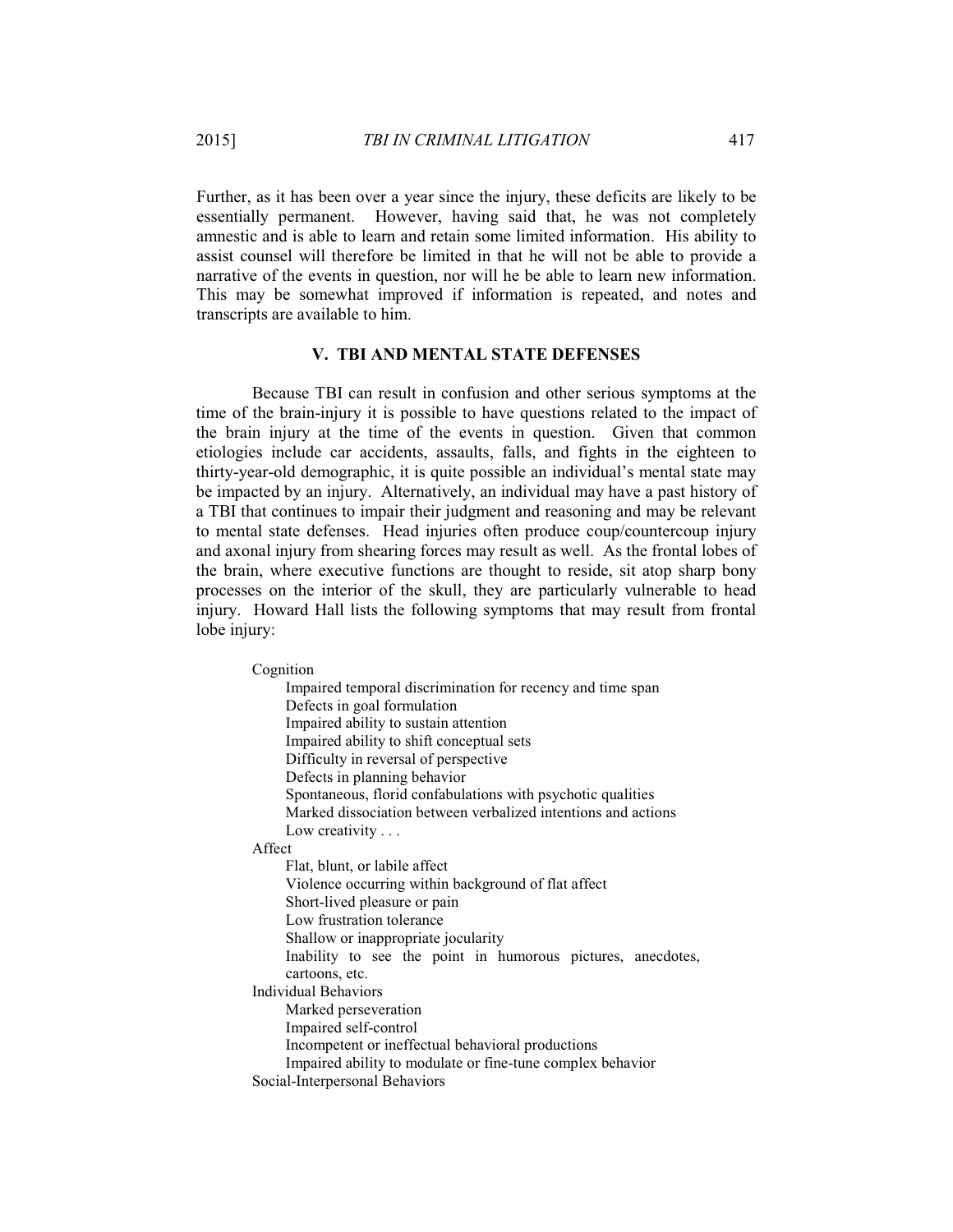Marital or familial conflict centering around impairments Inability to obtain/maintain employment Low conformance to societal values/norms with no maliciousness intended Little spontaneous speech No maintenance of word flow, or difficulty turning off verbage Inability to make appropriate shifts of "principle of action" (e.g., switching from attack to escape behaviors) Boastful, loud verbal productions Insensitivity towards others Sexual disinhibition Impaired ability to modulate emotional response during sustained social interaction.<sup>37</sup>

As should be abundantly clear, frontal lobe injury can masquerade as "bad" behavior" or "bad character" yet be wholly attributable to brain damage. The frontal lobes, among other functions, are thought responsible for our ability to effectively weigh and deliberate, understand the future consequences of behavior, impulse inhibition, working memory, and rationally sequencing our behaviors and actions. Persons with brain injury, and particularly frontal lobe damage, should be evaluated carefully for their ability to form the requisite mens rea for the crimes with which they are charged.

The following case is a teaching example of a mental state defense referral related to a reckless driving case shortly after the driver sustained a brain injury in an assault.

The results from the current evaluation are consistent with Mr. Garcia's history of a concussion with a hematoma on February 14, 2013 based on a review of medical records and an in-person interview with Mr. Garcia.<sup>38</sup> A "concussion" is a trauma-induced alteration in mental status that may or may not involve loss of consciousness."<sup>39</sup> His injury would be classified as a mild traumatic brain injury with minimal loss of consciousness and the additional complication of a hematoma.<sup>40</sup>

A hematoma is a collection of blood between the skull and the brain caused by traumatic forces. The location in this case was the right hemisphere between the frontal and parietal lobes, consistent with Mr. Garcia's report of the assault and with his abrasion. The bleeding can put pressure on the brain and be life threatening. In this case, it appears that the hematoma resolved without surgical intervention.

At intake on February 14, 2013, a Glasgow Coma Scale was recorded as 13/15. This scale measures gross orientation and alertness, but indicated Mr.

 $37$  Hall, *supra* note 33, at 65.

<sup>&</sup>lt;sup>38</sup> Mr. Garcia Mr. Jones is a hypothetical patient used in this article for explanatory purposes.

<sup>&</sup>lt;sup>39</sup> MICHAEL A. MCCREA, MILD TRAUMATIC BRAIN INJURY & POSTCONCUSSION SYNDROME 24 (Greg L. Lamberty et al. eds., 2008).

<sup>&</sup>lt;sup>40</sup> Ayub K. Ommaya & T.A. Gennarelli, Cerebral Concussion and Traumatic Unconsciousness, 97 BRAIN 633, 633 (1974).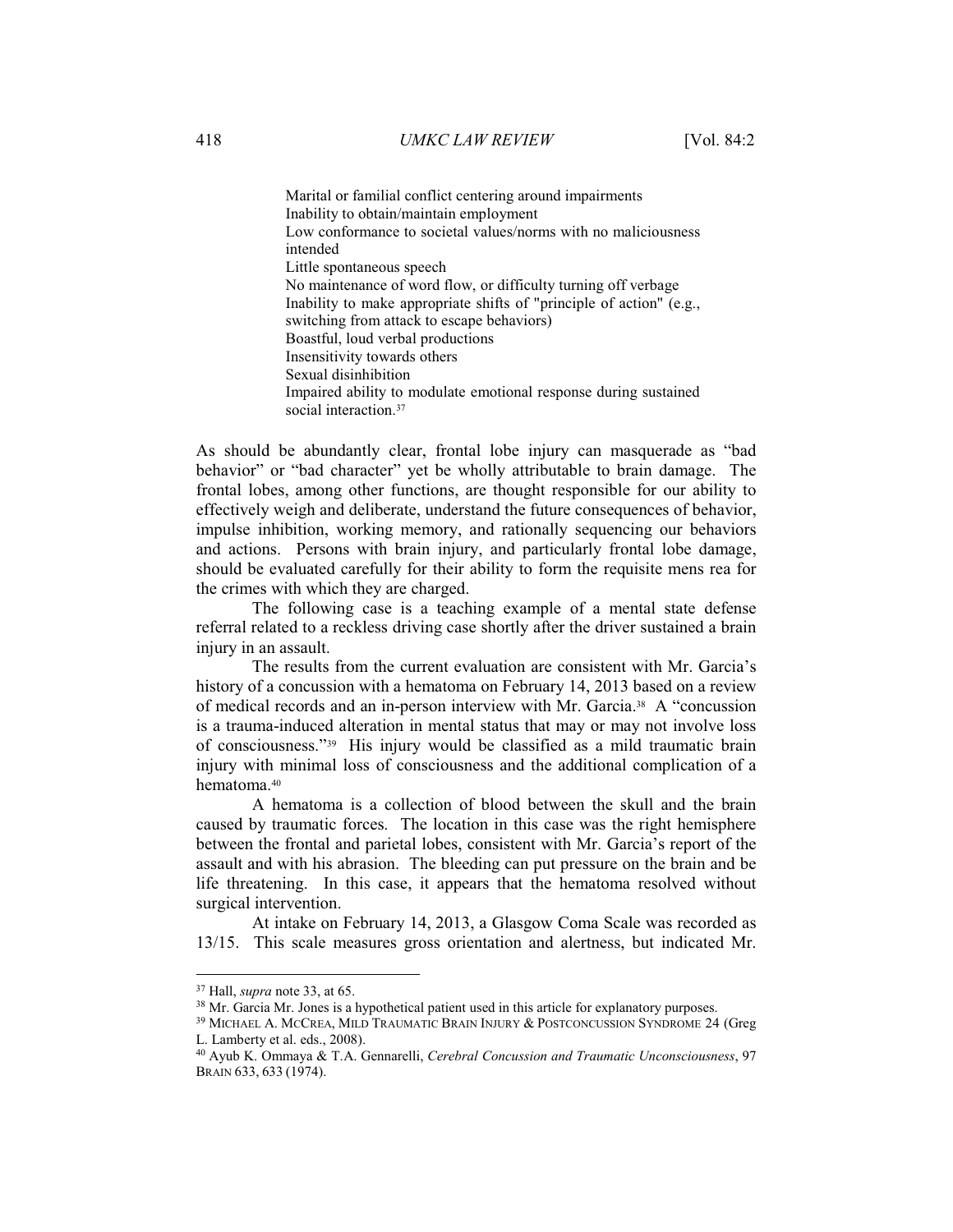Garcia was responsive. Also noted at the Medical Center were headaches, dizziness, nausea, and vomiting. These symptoms are classic signs of a mild head-injury.

Other common symptoms immediately following a concussion include: lack of awareness of surroundings, light headedness, poor attention and concentration, memory dysfunction, fatigability, irritability and low frustration tolerance, intolerance of bright lights or difficulty focusing vision, intolerance of loud noises, sometimes ringing in the ears, anxiety and/or depressed mood and sleep disturbance.<sup>41</sup>

Mr. Garcia reported many of these symptoms dating back to February 2013, including sensitivity to light and noise, poor attention and concentration, memory dysfunction, fatigability, irritability, ringing in the ears, fatigue and sleep disturbance, as well as changes in mood. In most cases, these symptoms remit within three to twelve months depending upon complications. Mr. Garcia did not evidence any significant cognitive symptoms throughout the current evaluation. Overall, his scores across the testing were roughly in the average range commensurate with estimates of his premorbid general intellectual abilities. Performance on tests designed to assess effort and motivation indicated good effort across the testing. However, Mr. Garcia continued to report significant non-cognitive symptoms such as depression, anxiety, and ringing in the right ear, which is common with this type of injury. Taken together, the medical records and interview data are consistent with a classic post-concussion syndrome. How would a concussion impact cognition and decision-making abilities at the time of the injury?

Although medical records document a concussion and hematoma, they do not specifically address Mr. Garcia's cognitive functioning in detail. It is noted that he was able to communicate and he was oriented to time at the time of admission to the hospital.

The defining characteristics of a concussion include headache, dizziness, nausea, sensitivity to light and noise, and alterations in mental status such as confusion, disorientation, amnesia, and poor concentration.<sup>42</sup> It is likely that Mr. Garcia experienced some alteration in mental status such as confusion as well as the recorded nausea, dizziness, and headache. Mr. Garcia reported feeling as though he was in a fog, which is another common symptom of s concussion. His inability to accurately recall key details is also consistent with his injury.

# VI. TBI AND MITIGATION IN CAPITAL AND NON CAPITAL **CASES**

As stated in the record review, TBI greatly increases the risk of substance abuse, homelessness, mental illness, and incarceration. An ability to describe how a particular injury may have impacted an individual's capacity to

<sup>&</sup>lt;sup>41</sup> Practice Parameter: The Management of Concussion in Sports, 48 NEUROLOGY 581, 582 (1997).

<sup>&</sup>lt;sup>42</sup> See MCCREA, *supra* note 39, at 24.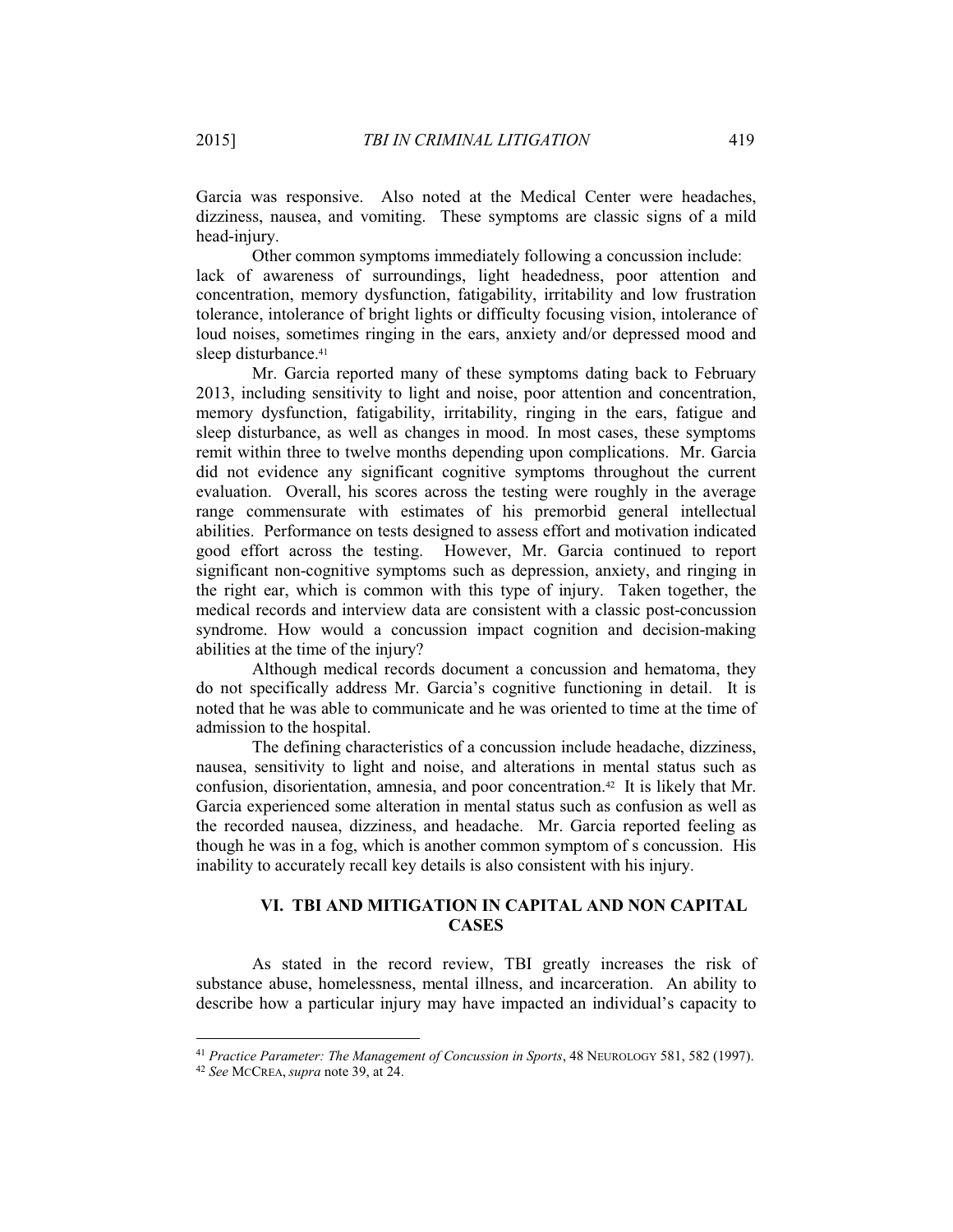make good choices and to demonstrate reasonable judgment can be very helpful in criminal cases, especially in capital mitigation. In our experience, these cases ideally would demonstrate well-documented brain injuries, including medical records and be significant injuries in order to provide strong mitigation. Also, indication of a change in personality or functioning after the brain injury is also helpful to document.

The following case represented a summary of mitigation presented in a capital case. In this hypothetical case, a client with no serious criminal history commits a capital crime (murder) approximately eighteen months following a significant injury. $43$ 

Mr. Jones, a twenty-five-year-old Latino man suffered from a moderate TBI as a result of a car accident on October 5, 2011 while in Mexico. Records from the treating medical facility indicated poor memory and orientating, difficulties communicating, and significant confusion with a GCS of nine at the scene. Currently it is approximately three years post injury. Mr. Jones has shown some indications of recovery including an ability to complete his activity of daily living (ADL) and to communicate with simple language. However, he unfortunately continues to demonstrate significant cognitive impairment as a result of his injury. Mr. Jones scored below the first percentile on all assessments of attention and memory. He had difficulty maintaining attention and retaining information. He performed at the fourth percentile on language measures (producing fluent speech) and at the third percentile on tests assessing visual spatial skills. Mr. Jones also performed at the first percentile on tasks assessing executive functioning. In addition, Mr. Jones's judgment and insight are limited. Family members noted difficulties with emotional regulation and extreme mood swings (lability). Prior to the accident he was described as "mellow" and good natured. They also reported that prior to the car accident, Mr. Jones had some history of substance abuse and alcohol use but that his drinking had worsened since the injury. His family reported poor judgment, reckless driving, and poor financial management after the injury. Mr. Jones had been able to support himself in the past, but was now unable to do so.

Mr. Jones suffered from a moderate traumatic brain injury that significantly and permanently impacted his thinking, personality, emotional regulation, and judgment. He is simply less able to regulate his emotions and impulsivity as a result of this brain injury.

#### **VII. SUMMARY**

Traumatic brain injury is a highly prevalent cause of neurocognitive and neuropsychiatric dysfunction among criminal defendants. The effects of TBI vary greatly depending upon the acute injury severity, the number of injuries that have occurred, and the time since the injury. TBI has wide ranging effects and can impact defendants at all stages of the judicial process. TBI may impact an

<sup>&</sup>lt;sup>43</sup> Mr. Jones is a hypothetical patient used in this article for explanatory purposes.